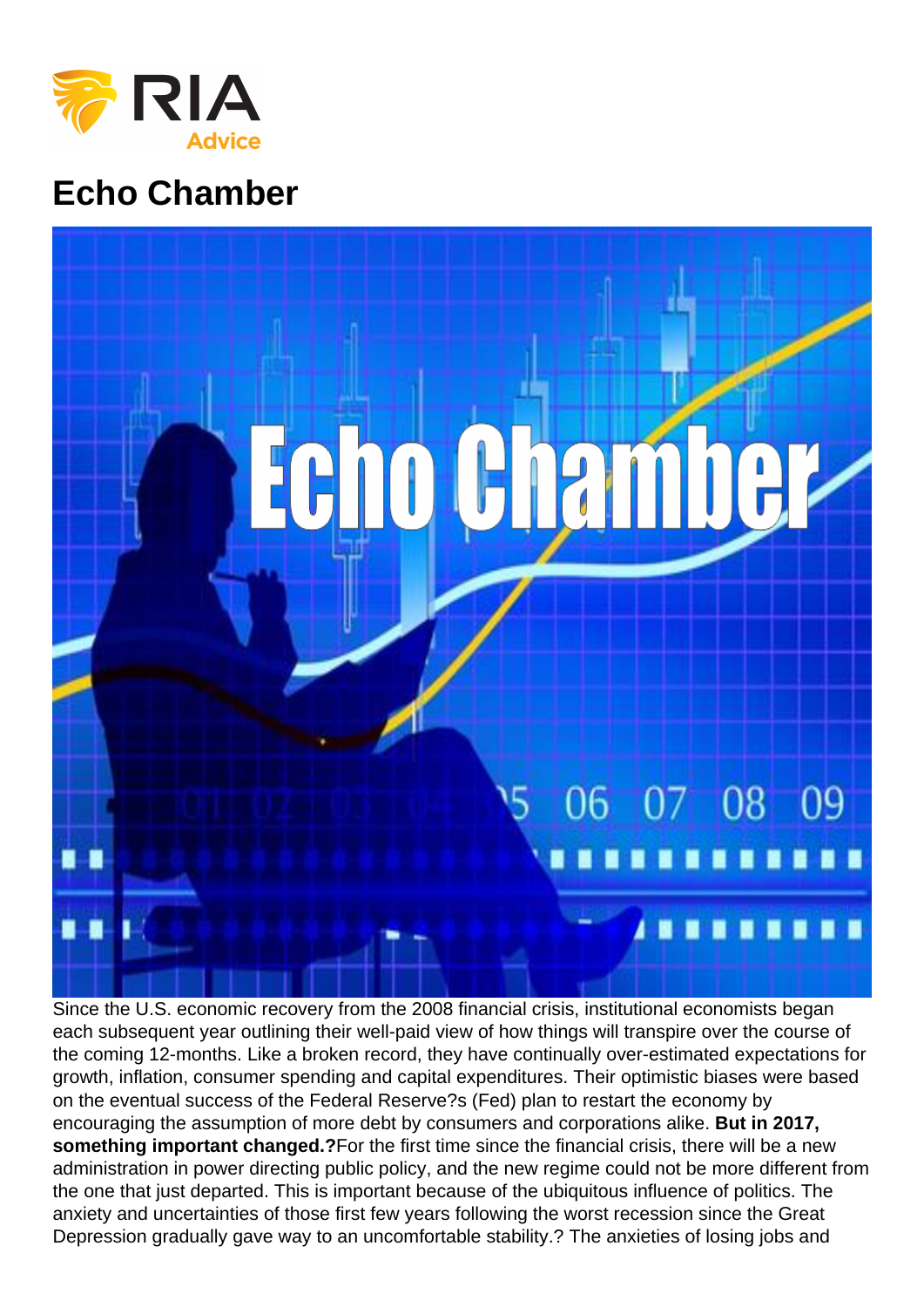homes subsided but yielded to the frustration of always remaining a step or two behind prosperity.? While job prospects slowly improved, wages did not. Business did not boom as is normally the case within a few quarters of a recovery, and the cost of education and health care stole what little ground most Americans thought they were making.? Politics was at work in ways with which many were pleased, but many more were not.? If that were not the case, then Donald Trump probably would not be the 45<sup>th</sup> President of the United States. Within hours of Donald Trump?s victory, U.S. [markets began to anticipate, for the first time since the financial crisis, an escape h](https://realinvestmentadvice.com/wp-content/uploads/2017/03/nfib-earnings.png)atch out of financial repression and regulatory oppression.? As shown below, an element of economic and financial optimism that had been missing since at least 2008 began to re-emerge.

Data Courtesy:

Bloomberg What the Federal Reserve (Fed) struggled to manufacture in eight years of extraordinary monetary policy actions, the election of Donald Trump accomplished quite literally overnight. Expectations for a dramatic change in public policy under a new administration radically improved sentiment. Whether or not these changes are durable will depend upon the economy?s ability to match expectations.

## Often Wrong, Never in Doubt

The institutional economists searching for a coherent outlook for 2017 are now faced with a fresh task. President Trump and his cabinet represent a significant departure from what has come to be known as ?business-as-usual? Washington politics over the past 25 years.? Furthermore, it has been 89 years since Republicans held control of the White House as well as both the House of Representatives and the Senate. The confluence of these factors suggests that the outlook for 2017 ? policy, the economy, markets, geopolitical risks ? are highly uncertain.? Despite what appears to be an inflection point of radical change, most of which remains unknown, the consensus opinion of professional economists and markets, in general, are well-aligned, optimistic and seemingly convinced about how the economy and markets will evolve throughout the year.? The consensus forecast based upon an assessment of economic projections from major financial institutions appears to be the result of a Ph.D. echo chamber, not rigorous independent analysis.

### Economic Outlook - Consensus Summary

After a thorough review of several major financial institutions? economic outlooks for 2017 and market implied indicators for the year, below is an overview of what 720 Global deems to be the current consensus outlook for 2017.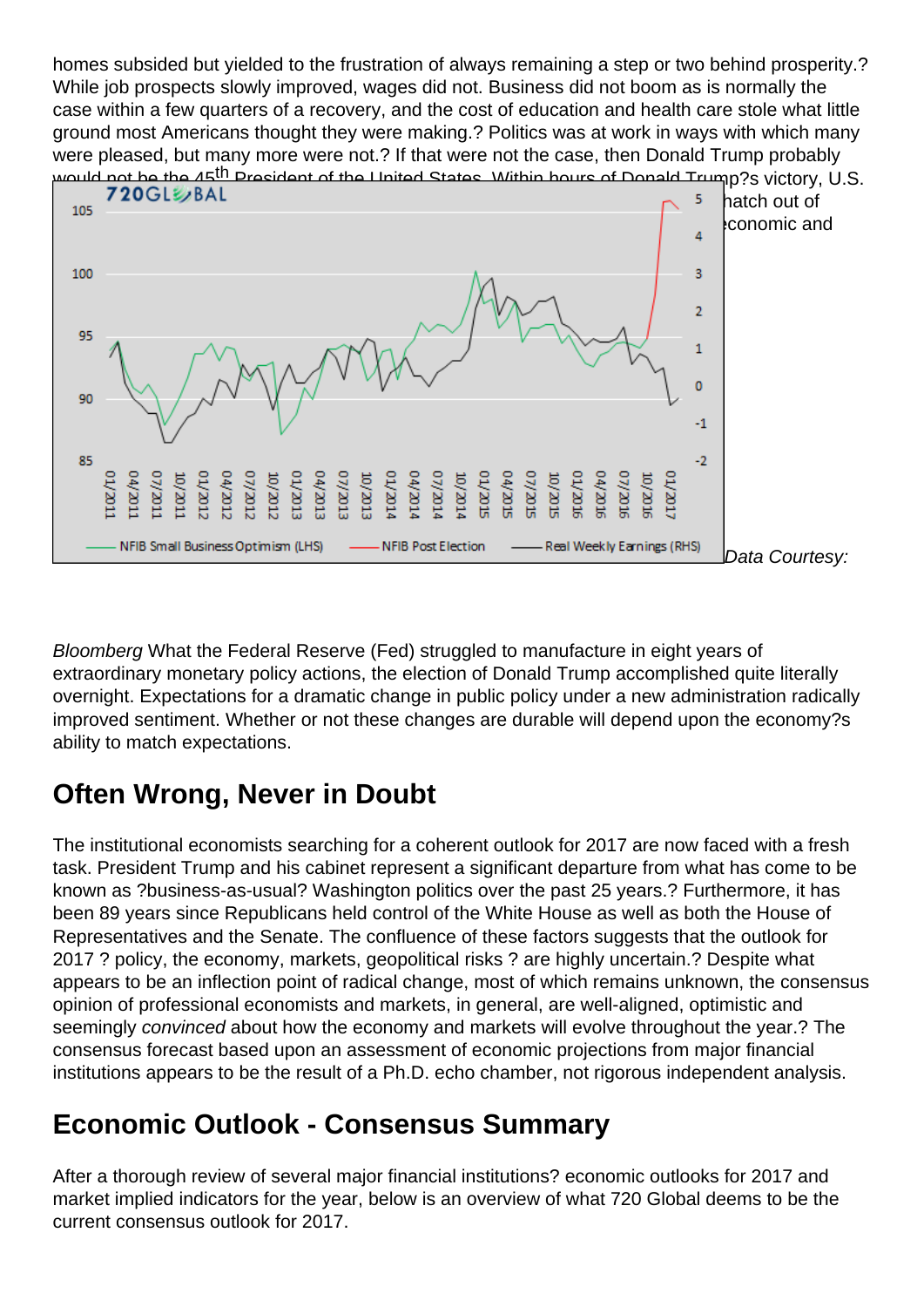- The consensus is optimistic about economic growth for the coming year with expectations for real GDP growth in the 2.0-2.5% range
- Recession risks will remain benign
- The labor market is now at or near full employment
- Wage growth is expected to increase to the 3.0-3.5% level as is customary for the economy at full employment
- Inflation is expected to reach and exceed the Fed?s 2.0% target level
- The Fed is expected to raise the Federal Funds rate in 25 basis point increments two or three times in 2017
- The Fed will maintain the existing size of its balance sheet
- Some form of fiscal stimulus will occur by the second half of the year
- Fiscal stimulus is expected to be modest and unlikely to have a big impact on fiscal deficits
- Tax reform will occur by the second half of the year and is viewed as highly supportive of corporate profits
- Regulatory reform will begin to take shape in the first half of the year
- Trade will be affected by some form of border tax adjustment, the economic impact of which is expected to be low
- The combination of fiscal stimulus, tax reform, and regulatory reform in conjunction with an economy that is growing above trend and at full employment easily offsets Fed rate hikes supporting the optimistic outlook for economic growth

Despite the low probability of accuracy, the consensus outlook for 2017 is the starting point from which a discussion should begin because it is reflective of what markets and investors expect to transpire. Markets are pricing to this set of outcomes for the year.

## **Deviations**

Having established a consensus baseline, further attention is then paid to those areas where the consensus may indeed be wrong. Will inflation finally exceed the 2.0% level as expected? Will growth for the year end in the range of 2.0-2.5%? Can the new administration negotiate a fiscal stimulus package this year? These and many others are important questions that will dictate the strength of the U.S. dollar, the level of interest rates and the ability of equity markets to sustain current valuations. If economic growth for the year is stronger than current projections and inflation is higher than forecast, then the Fed will appear to be behind the curve in hiking interest rates. In this circumstance, the Fed may begin to telegraph more than three rate hikes for the current year and a higher trajectory for rates in 2018. The interest rate markets will likely front run growth expectations and push interest rates higher. Given that investors have so little coupon income to protect them from price changes, such a move could occur in a disorderly manner, which will tighten financial conditions and choke off economic growth. If, on the other hand, economic growth for the year falters and continues the recent string of disappointing, sub-2.0% readings, then fears of recession, and likely an abrupt change in confidence, will re-emerge. This exercise undertaken each year by economists is akin to a meteorologist?s efforts to predict the weather several weeks in advance.? The convergence of high and low-pressure systems will produce a well-defined outcome, but there is no way to ascertain weeks or even days in advance that those air masses will converge at a precise time and location, or that they will converge at all.? It does in fact, as they say, very much depend on the ?whether.?? Whether consumers borrow and spend more, whether companies hire and pay more or even whether or not confidence in a new administration promising a variety of pro-growth policies can fulfill those in some form.

#### **The Lowest Common Denominator**

Interest rates have already risen in anticipation of the consensus view coming to fruition.? Although